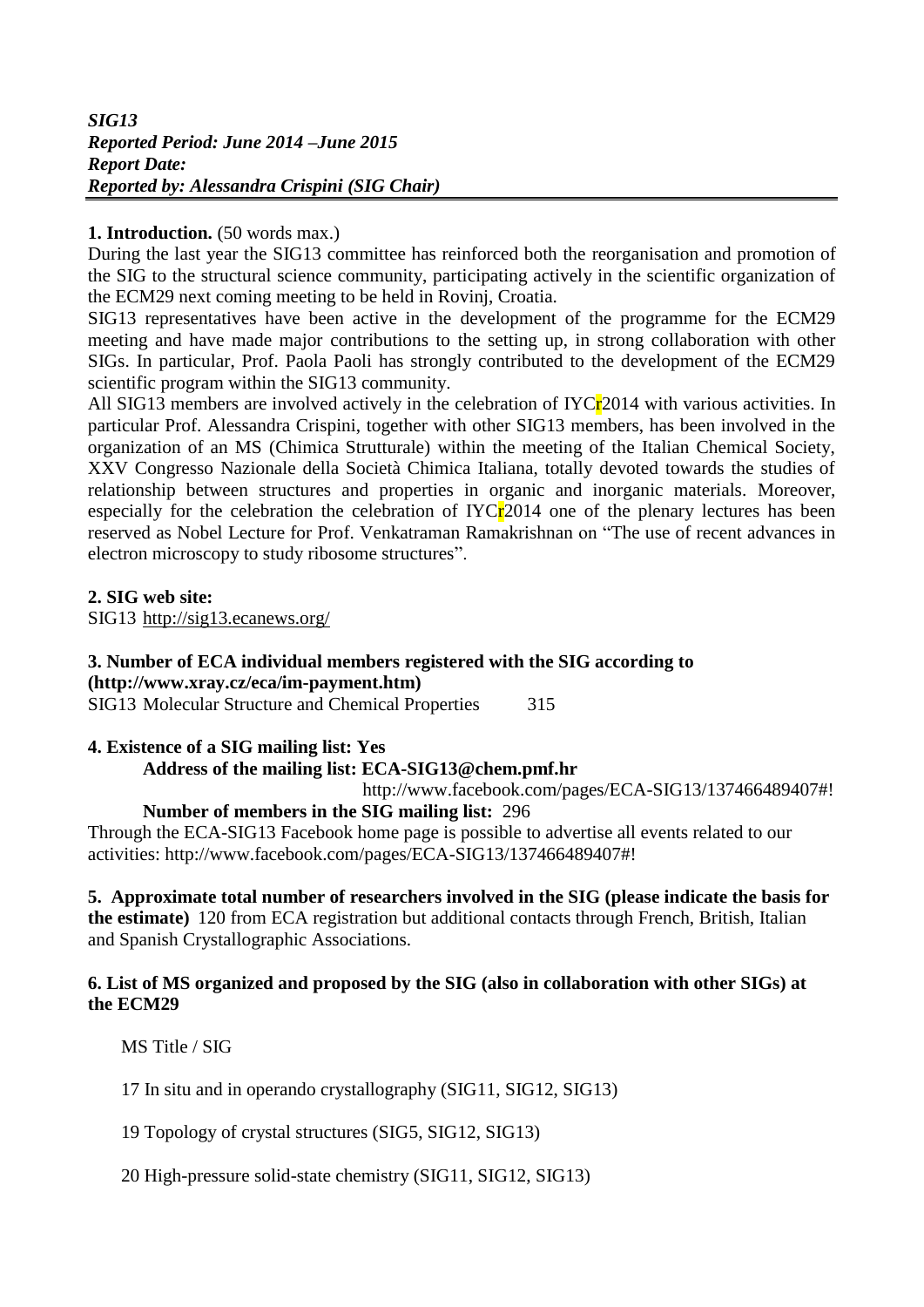21 Advances in high-pressure methods (SIG11, SIG13)

30 Structure and function in coordination compounds (SIG13)

31 Tailored physical properties in molecular crystals (SIG13)

32 Halogen bonding in the solid state (SIG7, SIG13)

33 Mechanical effects and properties of ordered matter (SIG13)

35 Dynamics in nanoporous molecular crystals (SIG13)

#### **7. Prizes sponsored/coordinated**

inorganic chemistry.

none

### **8. Past Activities other than Microsymposia at ECM**

Title: XXV Congresso Nazionale della Società Chimica Italiana 7-12 September, 2014, Rende UNICAL, Italy Number of participants: 3000 Level of involvement of SIG in the activity: several SIG members into the Organizing Committee Sponsored by ECA: no Other Sponsors/Organizers: SCI, AIC Short Description: To celebrate the International Year of Crystallography (IYCr 2014), a special MS titled "Chimica Strutturale" has been organized, inviting as plenary lecturer Prof. Gautham Desiraju and KN speakers several relevant crystallographers working in fields both of organic and

Title: Contemporary Crystallography in Croatia, Croatian Academy of Science and Arts, Zagreb, Croatia, September 30, 2014 Number of Participants: 80 Level of involvement of SIG in the activity: ECA Individual members registered, some SIG13 members in the organizing committee Sponsored by ECA: no Other Sponsors/Organizers: usual commercial sponsors Short description: The meeting *Contemporary Crystallography in Croatia*, *Croatian Academy of Science and Arts, Zagreb, Croatia, September 30, 2014* is organized by Croatian Crystallographic Association (CCA) and Croatian Association of Crystallographers (CAC) to celebrate the International Year of Crystallography (IYCr 2014).

## **9. Future/Programmed Activities.**

Title: 15<sup>th</sup> BCA/CCG Intensive Teaching School in X-Ray Structure Analysis 21<sup>st</sup> March - 29<sup>th</sup> March 2015, Trevelyan College, Durham, UK Number of participants: 50-80 Level of SIG involvement: A number of the lecturers and tutors are SIG members. Sponsored by the ECA: No Other sponsors: usual commercial sponsors.